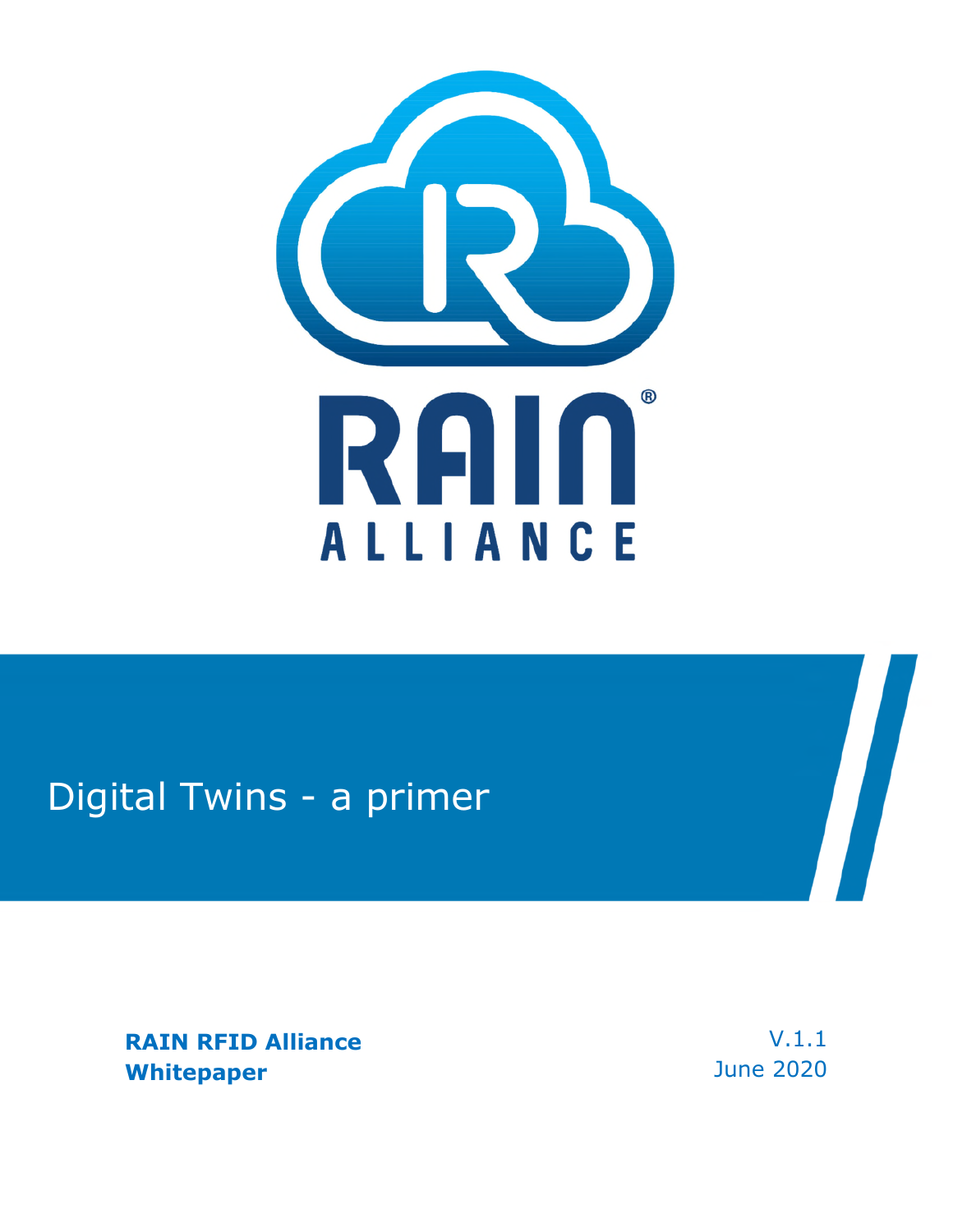## **Digital Twins – a primer**

This white paper attempts to create a baseline understanding of the digital twin concept to allow a discussion of RAIN RFID within the concept. It is assumed the audience is familiar with RAIN RFID.

#### **A Digital twin as enabled by RAIN RFID**

We define a **digital twin** as data stored in one or more databases which describe the life, interactions, and status of the object. Data stored on a RAIN RFID tag reference the digital twin allowing digital systems to record the life and interactions of the object and to interact with the object. The reference may be any combination of UII/EPC, TID or user data. This reference, in the classic thinking, is a random number with a pointer to the relevant set of data bases where the digital twin is stored. For more information please see the RAIN Technical Note: Tag Data and Data Handling.

Digital twins have existed since we started to keep digital records and journals. Your banking records can be seen as your financial digital twin, and your health records a twin of the physical you, making a health digital twin. These digital twins are not a complete description, but the analytics and augmented information can be an adequate digital twin for the purpose; i.e. allow you to transact without carrying a ton of gold (and get robbed) and be able to receive efficient health care wherever you are. These examples illustrate the concept of digital twins in a non-technical environment and show relevant real-world applications. It is important to note that the modern concept of a digital twin uses multiple independent sources sensing and actuating on the record.

The Internet provides many opinions and explanations of what a digital twin is and how to use it in varying complexity and hype, mostly wrapped in marketing garb. However, the concept of digital twins has been practiced for many years and advanced successfully by insightful and innovative individuals and organisations.

[https://www.digital.nsw.gov.au/digital-transformation/policy-lab/emerging](https://www.digital.nsw.gov.au/digital-transformation/policy-lab/emerging-technology-guide-digital-twin)[technology-guide-digital-twin](https://www.digital.nsw.gov.au/digital-transformation/policy-lab/emerging-technology-guide-digital-twin)

[https://www2.deloitte.com/us/en/insights/focus/industry-4-0/digital-twin](https://www2.deloitte.com/us/en/insights/focus/industry-4-0/digital-twin-technology-smart-factory.html)[technology-smart-factory.html](https://www2.deloitte.com/us/en/insights/focus/industry-4-0/digital-twin-technology-smart-factory.html)

The Wikipedia article ([https://en.wikipedia.org/wiki/digital\\_twin\)](https://en.wikipedia.org/wiki/Digital_twin) provides a splendid, but rather "technical" description of digital twins. It is worth a detailed read; key extracts are:

**A digital twin is a digital replica of a living or non-living physical entity**…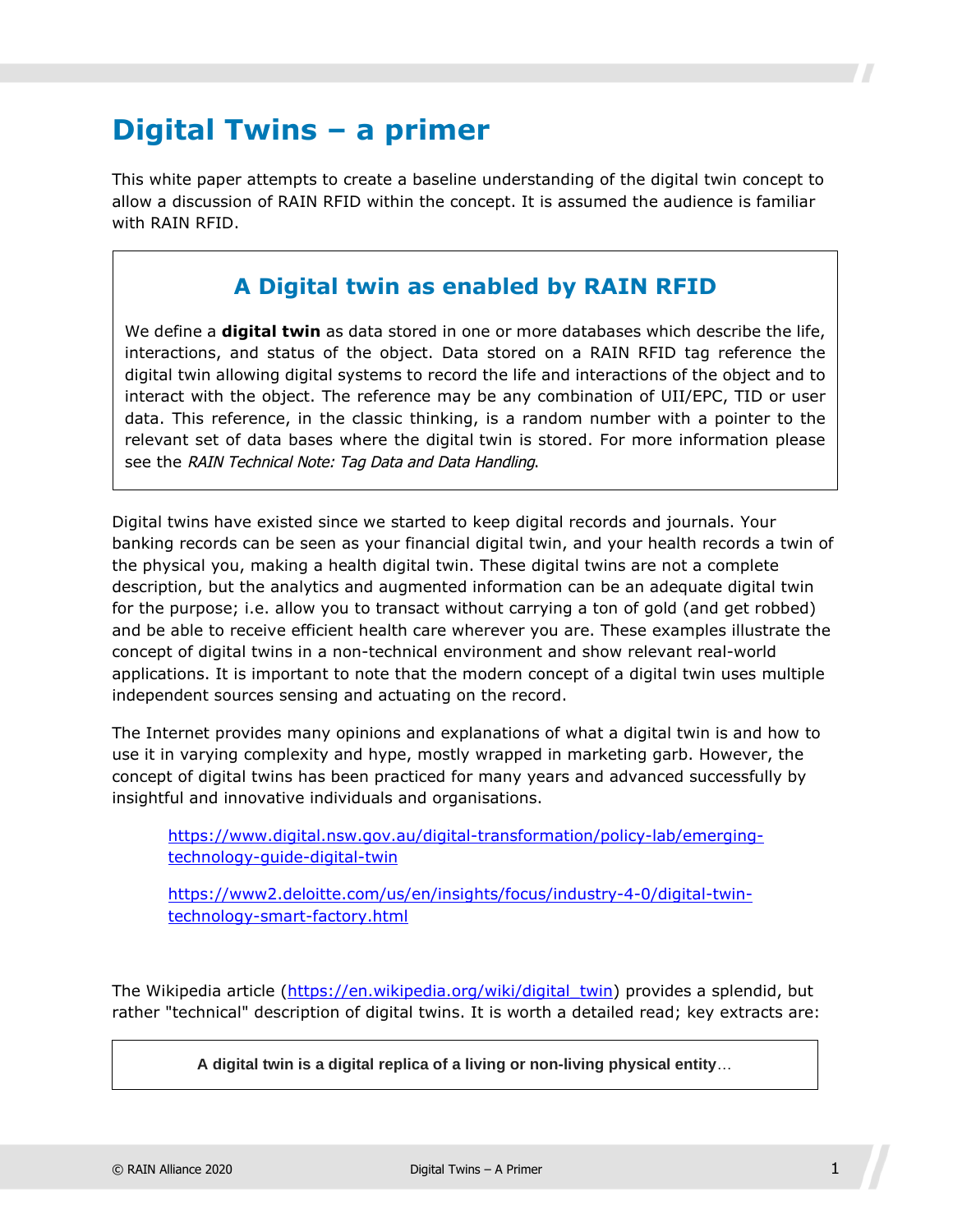Digital twins integrate [internet of things](https://en.wikipedia.org/wiki/Internet_of_things), [artificial intelligence](https://en.wikipedia.org/wiki/Artificial_intelligence), [machine learning](https://en.wikipedia.org/wiki/Machine_learning) and software [analytics with spatial network graphs to create living digital simulation models that update and](https://en.wikipedia.org/wiki/Software_analytics)  change as their physical counterparts change. **A digital twin continuously learns and updates itself from multiple sources to represent its near real-time status, working condition or position.** This learning system, learns from itself, using [sensor](https://en.wikipedia.org/wiki/Sensor) data that conveys various aspects of its operating condition; from human experts, such as engineers with deep and relevant industry [domain knowledge;](https://en.wikipedia.org/wiki/Domain_knowledge) from other similar machines; from other similar fleets of machines; and from the larger systems and environment in which it may be a part of. A digital twin also integrates historical data from past machine usage to factor into its digital model…

It is widely acknowledged in both industry and academic publications that Dr Michael Grieves, Chief Scientist of Advanced Manufacturing at the Florida Institute of Technology, originated the digital twin concept. The concept and model of the digital twin was publicly introduced in 2002 by Dr Michael Grieves, then of the University of Michigan, at a Society of Manufacturing Engineers conference in Troy, Michigan. **Dr Grieves proposed the digital twin as the conceptual model underlying Product Lifecycle Management (PLM)**…

An example of how digital twins are used to optimize machines is with the maintenance of power generation equipment such as power generation turbines, jet engines and locomotives…

Another example of digital twins is the use of [3D modelling](https://en.wikipedia.org/wiki/3D_modeling) to create digital companions for the physical objects. It can be used to view the status of the actual physical object, which provides a way to project physical objects into the digital world. For example, when sensors collect data from a connected device, the sensor data can be used to update a "digital twin" copy of the device's state in real time. The term "device shadow" is also used for the concept of a digital twin. The digital twin is meant to be an up-to-date and accurate copy of the physical object's properties and states, including shape, position, gesture, status, and motion.

A digital twin can be used for [monitoring](https://en.wiktionary.org/wiki/monitoring), [diagnostics](https://en.wikipedia.org/wiki/Diagnostics) and [prognostics](https://en.wikipedia.org/wiki/Prognostics) to optimize asset performance and utilization. In this field, sensory data can be combined with historical data, human expertise and [fleet](https://en.wiktionary.org/wiki/fleet) and simulation learning to improve the outcome of prognostics. Therefore, complex [prognostics](https://en.wikipedia.org/wiki/Prognostics) and [intelligent maintenance system](https://en.wikipedia.org/wiki/Intelligent_maintenance_system) platforms can use digital twins in finding the root cause of issues and improve [productivity](https://en.wikipedia.org/wiki/Productivity). Digital twins of autonomous vehicles and their sensor suite embedded in a traffic and environment simulation have also been proposed as a means to overcome the significant development, testing and validation challenges for the automotive application, in particular when the related algorithms are based on artificial intelligence approaches that require extensive training data and validation data sets.

Further examples of industry applications:

- [Aircraft engines,](https://en.wikipedia.org/wiki/Aircraft_engines)
- Large structures e.g. [Wind turbines](https://en.wikipedia.org/wiki/Wind_turbine), offshore platforms, offshore vessels etc.
- [HVAC](https://en.wikipedia.org/wiki/HVAC) control systems
- [Locomotives](https://en.wikipedia.org/wiki/Locomotive)
- **[Buildings](https://en.wikipedia.org/wiki/Building)**
- [Utilities](https://en.wikipedia.org/wiki/Utilities) (Electric, Gas, Water, Wastewater Networks)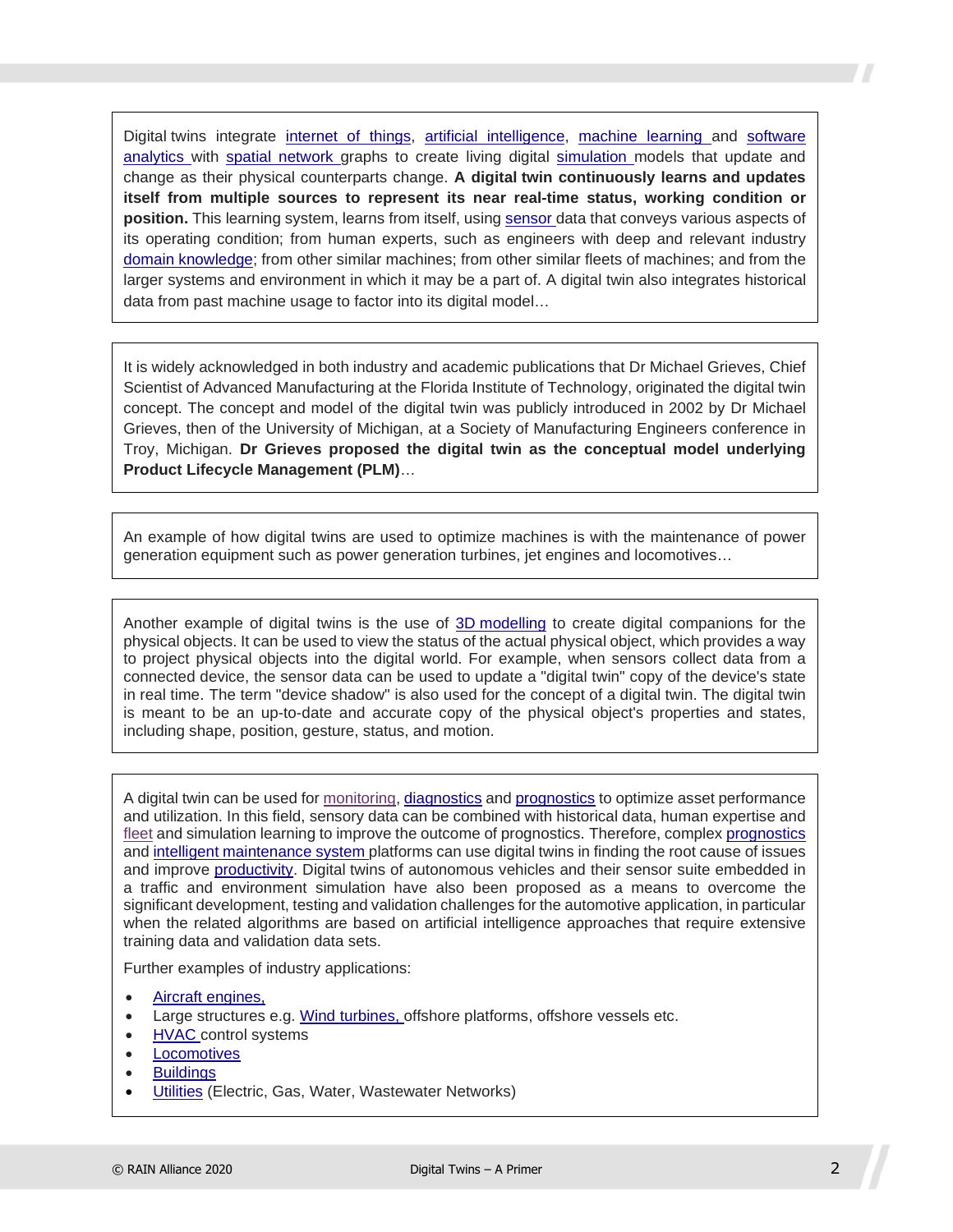The various examples show the digital journal contains homogeneous (interoperable with common meaning/semantics and syntax) information about an object whether it is a human, machine, or item, etc. This information, which may include status, history, and environment, allows for decision making about the object and action with or on the object.

This information may come from many sources and the actuation may happen through many channels. The information is not necessarily complete, and it may even be erroneous.

The digital twin concept requires the following key components:

- 1. A trusted and homogenous object identity where the object is identified and linked with its digital twin for use by both automated and manual operations.
- 2. Reliable, deterministic, and timely connectivity.
- 3. Sensors, both automated and manual.
- 4. Actuators, both automated and manual.
- 5. A defined and interoperable method for creating homogenous information about an object and its interactions.



*Figure 1 - An illustration of the lifecycle and digital twin of an object* 

The lifecycle of an object follows the same path as a human:

- 1. Birth: The object identity is embedded in the object and the digital twin is born.
- 2. The object is sensed, handled, and even transformed through sensors, actuators and external information and analytics.
- 3. Death: The object is no more, and the identity link is terminated, but the digital twin will remain for eternity.